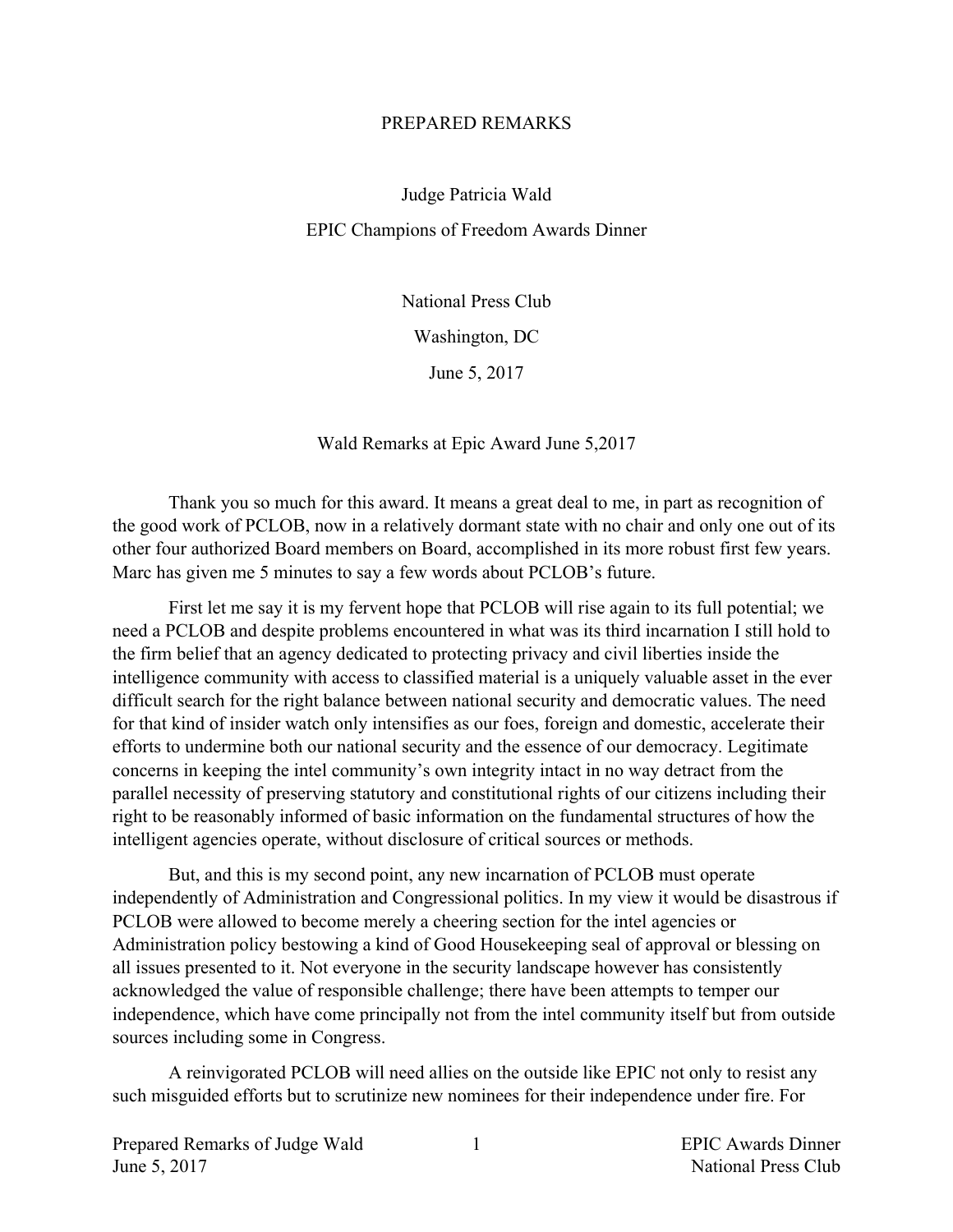example some both inside and outside PLOB have argued that it should not take on statutory or constitutional issues in its oversight or advice functions but rather confine itself to policy concerns and best practices. I disagree heartily with this approach, and hope it will not prevail in future PCLOBs. In my view PCLOB's best effort was on Section 215 of the Patriot Act, which concluded (3-2) that the handover to NSA of broad telephonic metadata collections from communication companies was not in fact contemplated or authorized by the statutory provision on which it purported to rely. This despite 14 prior FISA court orders approving the collections. PCLOB's decision was unanimously upheld by the 2d circuit, and proved instrumental in bringing about the Freedom Act establishing a new and less intrusive system for identifying suspicious calls.

If indeed PCLOB is to be part of a government based on the rule of law its power to examine the basis of intel programs purportedly based on those laws should not be curtailed. I disagree as well with those who argue that PCLOB should place a stronger emphasis on our advice function to intel agencies in the development of new or revised policies rather than on oversight of the implementation of intel programs in actual operation. Although I agree that if PCLOB's advice is sought early enough In the process to make a difference in the final product, PCLOB's input into new or revised initiatives can be valuable, it is also the case that its advice remains privileged and not available for public discourse (whether classified or not) so that vigorous oversight which can be shared with the public needs to remain an indispensable part of PCLOB's work.

Indeed I believe that perhaps the most vital area in which an independent PCLOB can contribute to a national dialogue on privacy and security is greater transparency of how intelligence operations are conducted –not their sources and methods- but their overall structure of governance and oversight; the processes by which operations are initiated and overseen and under what strictures. Virtually everyone in contact with the intel community acknowledges a vast over classification of information including much that may be vital to an informed electorate but does not endanger/security of specific operations. The intel community itself has in the past few years and in many cases pursuant to PCLOB's recommendations moved toward greater transparency and I hope that trend continues even as security threats rise. It is against that backdrop that I admit the greatest disappointment of my 41 years at PCLOB is that we did not produce the public report, on which we promised (with one dissent) in 2015 to prioritize, involving Executive Order 12333, which predominantly governs our intelligence operations abroad, a project our nongovernmental colleagues in national security identified as a prime concern as well.

By the time I left PCLOB in January 2017 there had been literally dozens of drafts of a proposed 12333 report circulated to the Board, a majority of which in my view contained much useful and balanced information about the overall structure of 12333 oversight and process without infringing on national security. And of course any proposed public report would have had to undergo official classification review to prevent undue disclosures. Yet after the Chair announced his resignation effective July 1, 2016, all attempts to reach consensus or even a majority among the remaining Board Members who split evenly on draft after draft failed for